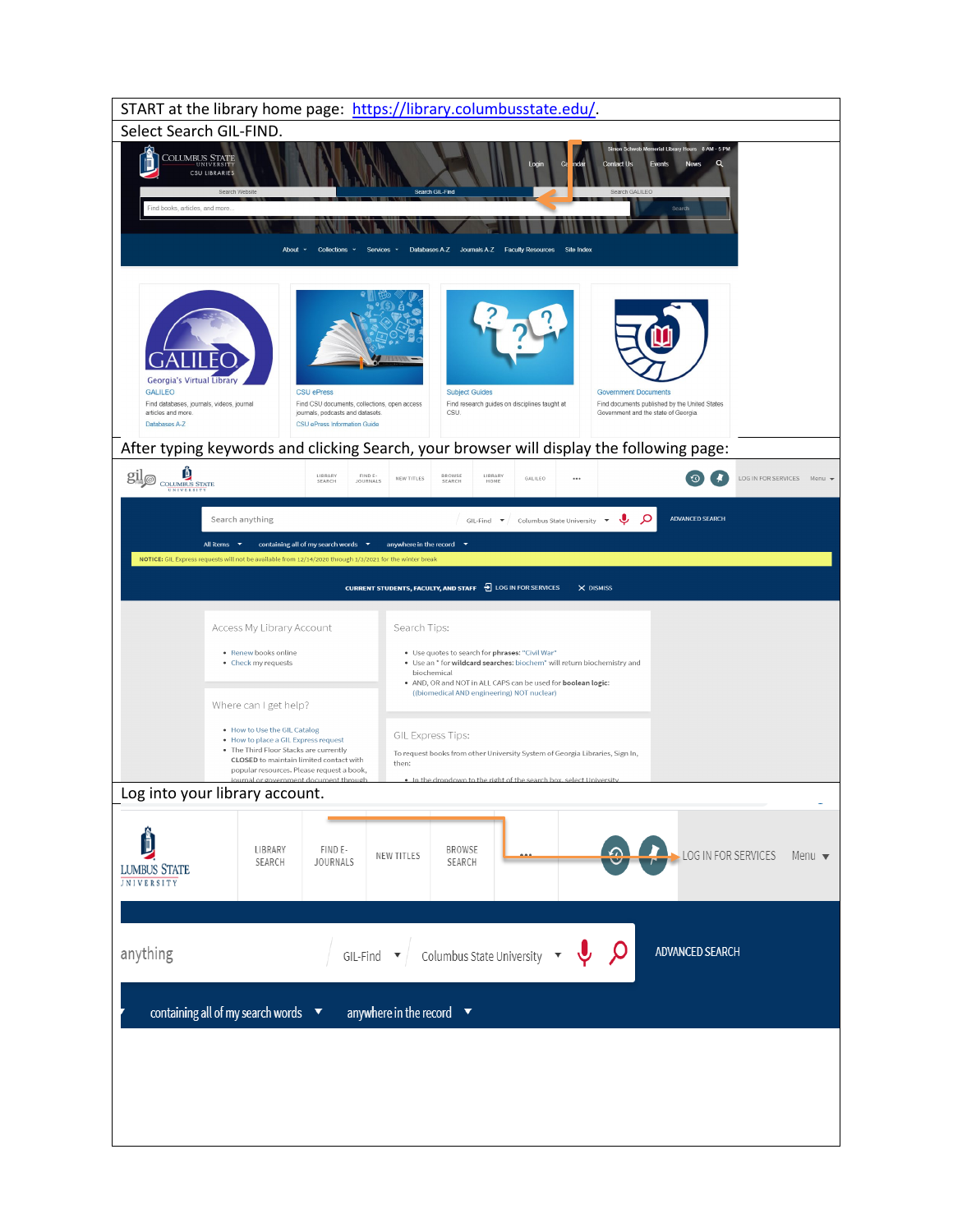| Please change selection from Columbus State University from the drop down menu to "University<br>System of Georgia".                                                                                                                                         |    |  |  |  |  |  |
|--------------------------------------------------------------------------------------------------------------------------------------------------------------------------------------------------------------------------------------------------------------|----|--|--|--|--|--|
| LIBRARY<br>FIND E-<br><b>CITATION</b><br>LIBRARY<br><b>BROWSE</b><br><b>TAGS</b><br><br><b>SEARCH</b><br><b>JOURNALS</b><br>LINKER<br><b>SEARCH</b><br>HOME                                                                                                  | €0 |  |  |  |  |  |
| Search anything<br>Q<br><b>ADVANCED SEARCH</b><br>GIL-Find<br>University System of Georgia                                                                                                                                                                   |    |  |  |  |  |  |
| Type the book title, author, or subject for which you are looking.                                                                                                                                                                                           |    |  |  |  |  |  |
| forensic investigation<br>Q<br>$\times$ /<br><b>ADVANCED SEARCH</b><br>$GIL-Find$ $\blacktriangledown$<br>University System of Georgia                                                                                                                       |    |  |  |  |  |  |
| Find the book you wish to borrow from another University of Georgia library system and select the<br>title.                                                                                                                                                  |    |  |  |  |  |  |
| 11<br><b>BOOK</b><br>A guide to forensic accounting investigation.<br>Thomas W Golden; Thomas W Golden<br>Hoboken, N.J.: Wiley 2011<br>Available at Reese Library Reese Books, 3rd Floor (HV8079.F7 G84 2011) and other locations >                          |    |  |  |  |  |  |
| Roughly in the middle of the screen, there is a statement that reads "GET IT".                                                                                                                                                                               |    |  |  |  |  |  |
| <b>BOOK</b><br>A guide to forensic accounting investigation.<br>Thomas W Golden; Thomas W Golden<br>Hoboken, N.J.: Wiley 2011<br>$\blacksquare$ Available at Reese Library Reese Books, 3rd Floor (HV8079.F7 G84 2011 ) and other locations $\triangleright$ |    |  |  |  |  |  |
| TOP                                                                                                                                                                                                                                                          |    |  |  |  |  |  |
| Send to<br><b>SEND TO</b>                                                                                                                                                                                                                                    |    |  |  |  |  |  |
| <b>GET IT</b><br>$\mathcal{O}$<br>M<br>5ì<br><b>EXPORT BIBTEX</b><br>REEWORKS<br><b>FNDNOTE</b><br>PRINT<br>F-MAIL<br>FASYRIR<br>CITATION<br>PERMALINK<br><b>EXPORT RIS</b>                                                                                  |    |  |  |  |  |  |
| <b>DETAILS</b><br><b>CONTINUE TO NEXT PAGE</b>                                                                                                                                                                                                               |    |  |  |  |  |  |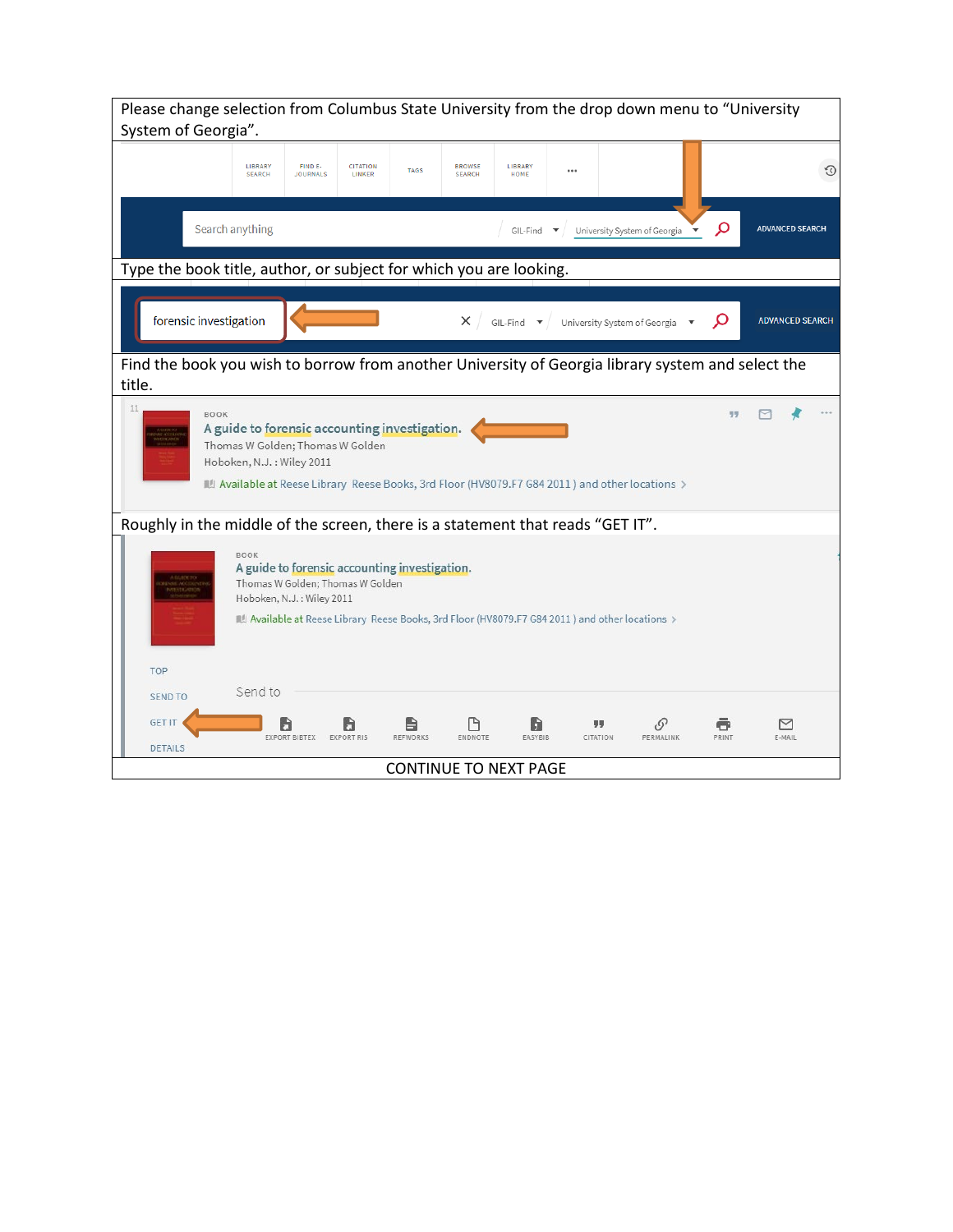|                | Select a Georgia University library From the list by selecting the ">" at the right-hand side.                                                     |   |  |  |  |  |  |
|----------------|----------------------------------------------------------------------------------------------------------------------------------------------------|---|--|--|--|--|--|
| <b>TOP</b>     |                                                                                                                                                    |   |  |  |  |  |  |
| <b>SEND TO</b> | ᠿ<br>σ<br>罓<br>D<br>99<br>o<br>O<br>ᆷ<br>EXPORT BIBTEX<br>ENDNOTE<br>CITATION<br>PERMALINK<br>PRINT<br>EXPORT RIS<br>REFWORKS<br>EASYBIB<br>E-MAIL |   |  |  |  |  |  |
| <b>GET IT</b>  |                                                                                                                                                    |   |  |  |  |  |  |
| <b>DETAILS</b> | Get It                                                                                                                                             |   |  |  |  |  |  |
| <b>LINKS</b>   |                                                                                                                                                    |   |  |  |  |  |  |
| <b>TAGS</b>    | Click the View It/View Online tab for online access when available.                                                                                |   |  |  |  |  |  |
|                | Services:                                                                                                                                          |   |  |  |  |  |  |
|                | Ask a Librarian <sup>[2]</sup>                                                                                                                     |   |  |  |  |  |  |
|                | Request from Interlibrary Loan if not available via Gil Express <a>[2]</a>                                                                         |   |  |  |  |  |  |
|                |                                                                                                                                                    |   |  |  |  |  |  |
|                | Please contact Library Staff if you need additional assistance.                                                                                    |   |  |  |  |  |  |
|                | MORE USG LIBRARIES/GIL EXPRESS REQUEST                                                                                                             |   |  |  |  |  |  |
|                | Georgia Gwinnett College<br>Available                                                                                                              | > |  |  |  |  |  |
|                | Kennesaw State University<br>Available                                                                                                             |   |  |  |  |  |  |
|                |                                                                                                                                                    |   |  |  |  |  |  |
|                | Augusta University<br>Available                                                                                                                    | ゝ |  |  |  |  |  |
|                | IMPORTANT: Wait for about a minute for this screen (below) to change to the next screen shot.                                                      |   |  |  |  |  |  |
|                |                                                                                                                                                    |   |  |  |  |  |  |
| <b>TAGS</b>    | MORE USG LIBRARIES/GIL EXPRESS REQUEST<br><b>&lt; BACK TO INSTITUTIONS</b>                                                                         |   |  |  |  |  |  |
|                | <b>EQUEST OF HONS. INEQUES</b>                                                                                                                     |   |  |  |  |  |  |
|                | Sturgis Library Sturgis General Collection - 2nd Floor HV8079.F7 G84 2011<br><b>Hide Details</b>                                                   |   |  |  |  |  |  |
|                | (1 copy, 1 available, 0 requests), Copy: Copy 1                                                                                                    |   |  |  |  |  |  |
|                | 1-1 of 1 Records                                                                                                                                   |   |  |  |  |  |  |
|                | ADCODE<br>Item in place<br>50634011732463<br>Book<br>28 Days Loan                                                                                  |   |  |  |  |  |  |
|                |                                                                                                                                                    |   |  |  |  |  |  |
|                |                                                                                                                                                    |   |  |  |  |  |  |
|                |                                                                                                                                                    |   |  |  |  |  |  |
|                |                                                                                                                                                    |   |  |  |  |  |  |
|                |                                                                                                                                                    |   |  |  |  |  |  |
|                |                                                                                                                                                    |   |  |  |  |  |  |
|                |                                                                                                                                                    |   |  |  |  |  |  |
|                |                                                                                                                                                    |   |  |  |  |  |  |
|                |                                                                                                                                                    |   |  |  |  |  |  |
|                |                                                                                                                                                    |   |  |  |  |  |  |
|                |                                                                                                                                                    |   |  |  |  |  |  |
|                |                                                                                                                                                    |   |  |  |  |  |  |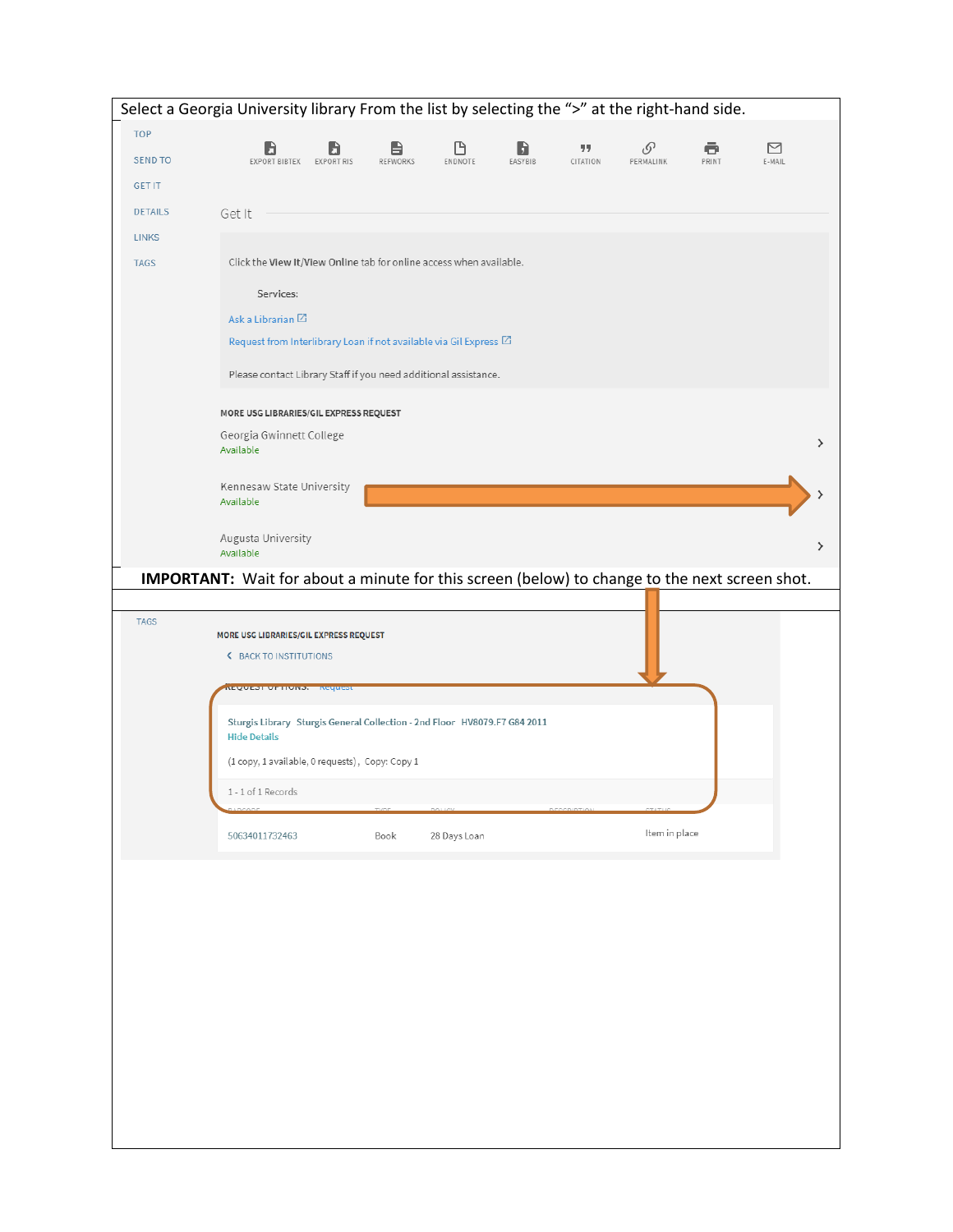| Select Request. |                                                                                                  |      |                    |             |                                                                                                      |                |
|-----------------|--------------------------------------------------------------------------------------------------|------|--------------------|-------------|------------------------------------------------------------------------------------------------------|----------------|
| <b>TAGS</b>     |                                                                                                  |      |                    |             |                                                                                                      |                |
|                 | MORE USG LIBRARIES/GIL EXPRESS REQUEST<br><b>&lt; BACK TO INSTITUTIONS</b>                       |      |                    |             |                                                                                                      |                |
|                 |                                                                                                  |      |                    |             |                                                                                                      |                |
|                 | REQUEST OPTIONS: Request                                                                         |      |                    |             |                                                                                                      |                |
|                 | Sturgis Library Sturgis General Collection - 2nd Floor HV8079.F7 G84 2011<br><b>Hide Details</b> |      |                    |             |                                                                                                      |                |
|                 | (1 copy, 1 available, 0 requests), Copy: Copy 1                                                  |      |                    |             |                                                                                                      |                |
|                 | 1 - 1 of 1 Records                                                                               |      |                    |             |                                                                                                      |                |
|                 | BARCODE                                                                                          | TYPE | POLICY             | DESCRIPTION | STATUS                                                                                               |                |
|                 | 50634011732463                                                                                   | Book | 28 Days Loan       |             | Item in place                                                                                        |                |
|                 |                                                                                                  |      |                    |             | Select (Change) Pickup Institution and Pickup Library. The default will be where the book originated |                |
|                 | from. You will want to change this to Columbus State University.                                 |      |                    |             |                                                                                                      |                |
|                 | MORE USG LIBRARIES/GIL EXPRESS REQUEST                                                           |      |                    |             |                                                                                                      |                |
|                 | <b>K</b> BACK TO INSTITUTIONS                                                                    |      |                    |             |                                                                                                      |                |
|                 |                                                                                                  |      |                    |             |                                                                                                      |                |
|                 | Details of title you requested:                                                                  |      |                    |             |                                                                                                      |                |
|                 | Pickup Institution: * Kennesaw State University                                                  |      |                    |             |                                                                                                      |                |
|                 | Pickup Library: *                                                                                |      | ▼                  |             |                                                                                                      |                |
|                 |                                                                                                  |      |                    |             |                                                                                                      |                |
|                 | Not Needed After:                                                                                |      | 冰                  |             |                                                                                                      |                |
|                 | Comment:                                                                                         |      |                    |             |                                                                                                      |                |
|                 |                                                                                                  |      |                    |             |                                                                                                      |                |
| CANCEL          |                                                                                                  |      |                    |             |                                                                                                      | <b>REQUEST</b> |
|                 |                                                                                                  |      |                    |             |                                                                                                      |                |
|                 | MORE USG LIBRARIES/GIL EXPRESS REQUEST                                                           |      |                    |             |                                                                                                      |                |
| ◟               | <b>BACK TO INSTITUTIONS</b>                                                                      |      |                    |             |                                                                                                      |                |
|                 | Details of title you requested:                                                                  |      |                    |             |                                                                                                      |                |
|                 | Pickup Institution: * Columbus State University                                                  |      |                    |             |                                                                                                      |                |
|                 |                                                                                                  |      |                    |             |                                                                                                      |                |
|                 | Pickup Library: *                                                                                |      | $\pmb{\mathrm{v}}$ |             |                                                                                                      |                |
|                 | Not Needed After:                                                                                |      | 冰                  |             |                                                                                                      |                |
|                 | Comment:                                                                                         |      |                    |             |                                                                                                      |                |
|                 |                                                                                                  |      |                    |             |                                                                                                      |                |
| CANCEL          |                                                                                                  |      |                    |             |                                                                                                      | <b>REQUEST</b> |
|                 |                                                                                                  |      |                    |             |                                                                                                      |                |
|                 |                                                                                                  |      |                    |             |                                                                                                      |                |
|                 |                                                                                                  |      |                    |             |                                                                                                      |                |
|                 |                                                                                                  |      |                    |             |                                                                                                      |                |
|                 |                                                                                                  |      |                    |             |                                                                                                      |                |
|                 |                                                                                                  |      |                    |             |                                                                                                      |                |
|                 |                                                                                                  |      |                    |             |                                                                                                      |                |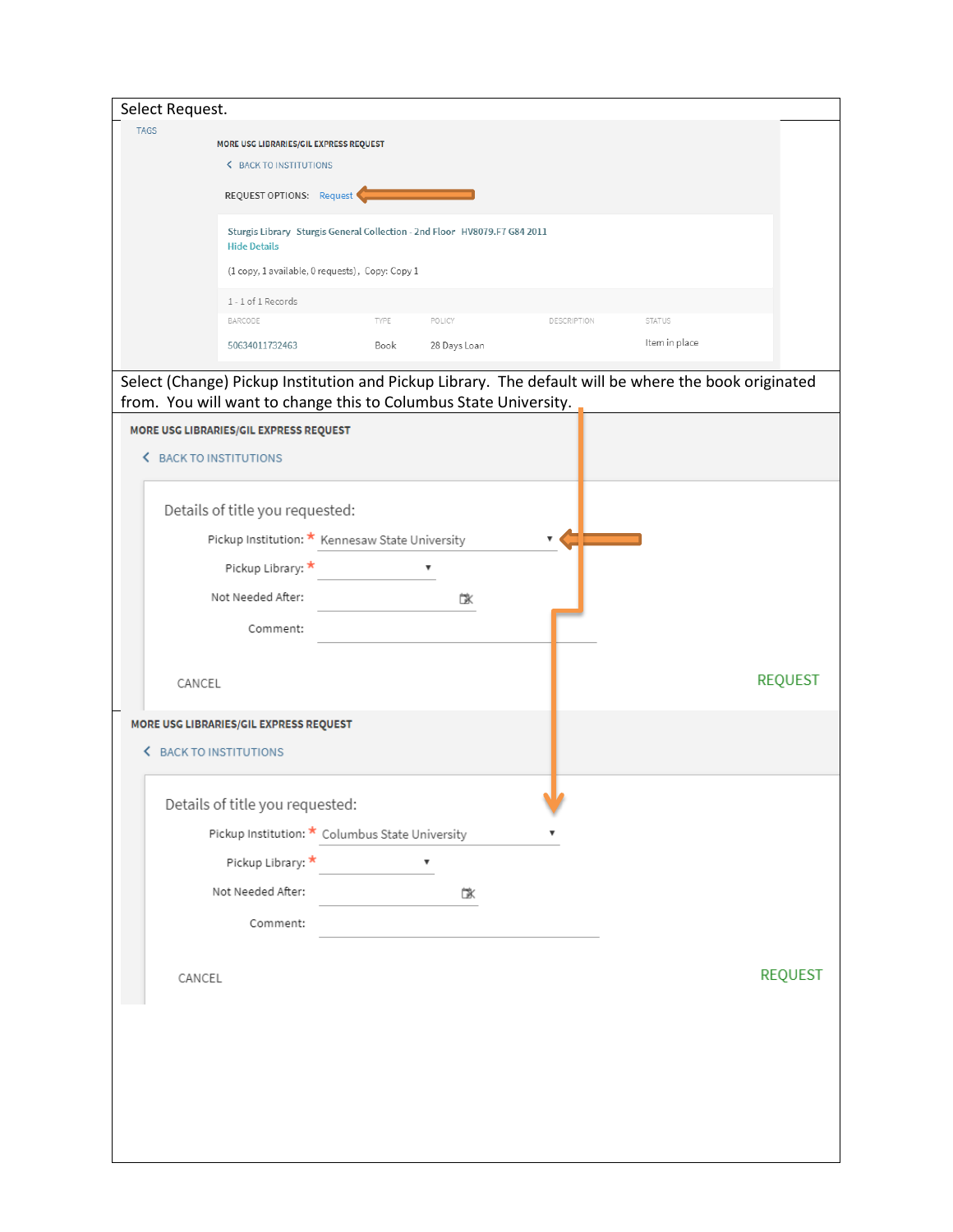| Next Choose which CSU Library where you want to pickup the book Schwob Library (Main Campus) or<br>Music Library (Uptown Campus). |                |  |  |  |
|-----------------------------------------------------------------------------------------------------------------------------------|----------------|--|--|--|
| MORE USG LIBRARIES/GIL EXPRESS REQUEST                                                                                            |                |  |  |  |
| <b>&lt; BACK TO INSTITUTIONS</b>                                                                                                  |                |  |  |  |
| Details of title you requested:                                                                                                   |                |  |  |  |
| Pickup Institution: * Columbus State University                                                                                   |                |  |  |  |
| Pickup Library: *                                                                                                                 |                |  |  |  |
| Not Needed After:                                                                                                                 | ГX             |  |  |  |
| Comment:                                                                                                                          |                |  |  |  |
| CANCEL                                                                                                                            | <b>REQUEST</b> |  |  |  |
| MORE USG LIBRARIES/GIL EXPRESS REQUEST                                                                                            |                |  |  |  |
| <b>&lt; BACK TO INSTITUTIONS</b>                                                                                                  |                |  |  |  |
| Details of title you requested:                                                                                                   |                |  |  |  |
| Pickup Institution: * Columbus State Noversity                                                                                    |                |  |  |  |
| Pickup Library: * Schwob Library *                                                                                                |                |  |  |  |
| Not Needed After:                                                                                                                 | 砯              |  |  |  |
| Comment:                                                                                                                          |                |  |  |  |
| CANCEL                                                                                                                            | <b>REQUEST</b> |  |  |  |
| Select Request at the bottom right of the screen.                                                                                 |                |  |  |  |
| MORE USG LIBRARIES/GIL EXPRESS REQUEST<br><b>&lt; BACK TO INSTITUTIONS</b>                                                        |                |  |  |  |
| Details of title you requested:                                                                                                   |                |  |  |  |
| Pickup Institution: * Columbus State University                                                                                   |                |  |  |  |
| Pickup Library: * Schwob Library v                                                                                                |                |  |  |  |
| Not Needed After:                                                                                                                 | 砯              |  |  |  |
| Comment:                                                                                                                          |                |  |  |  |
| CANCEL                                                                                                                            | <b>REQUEST</b> |  |  |  |
|                                                                                                                                   |                |  |  |  |